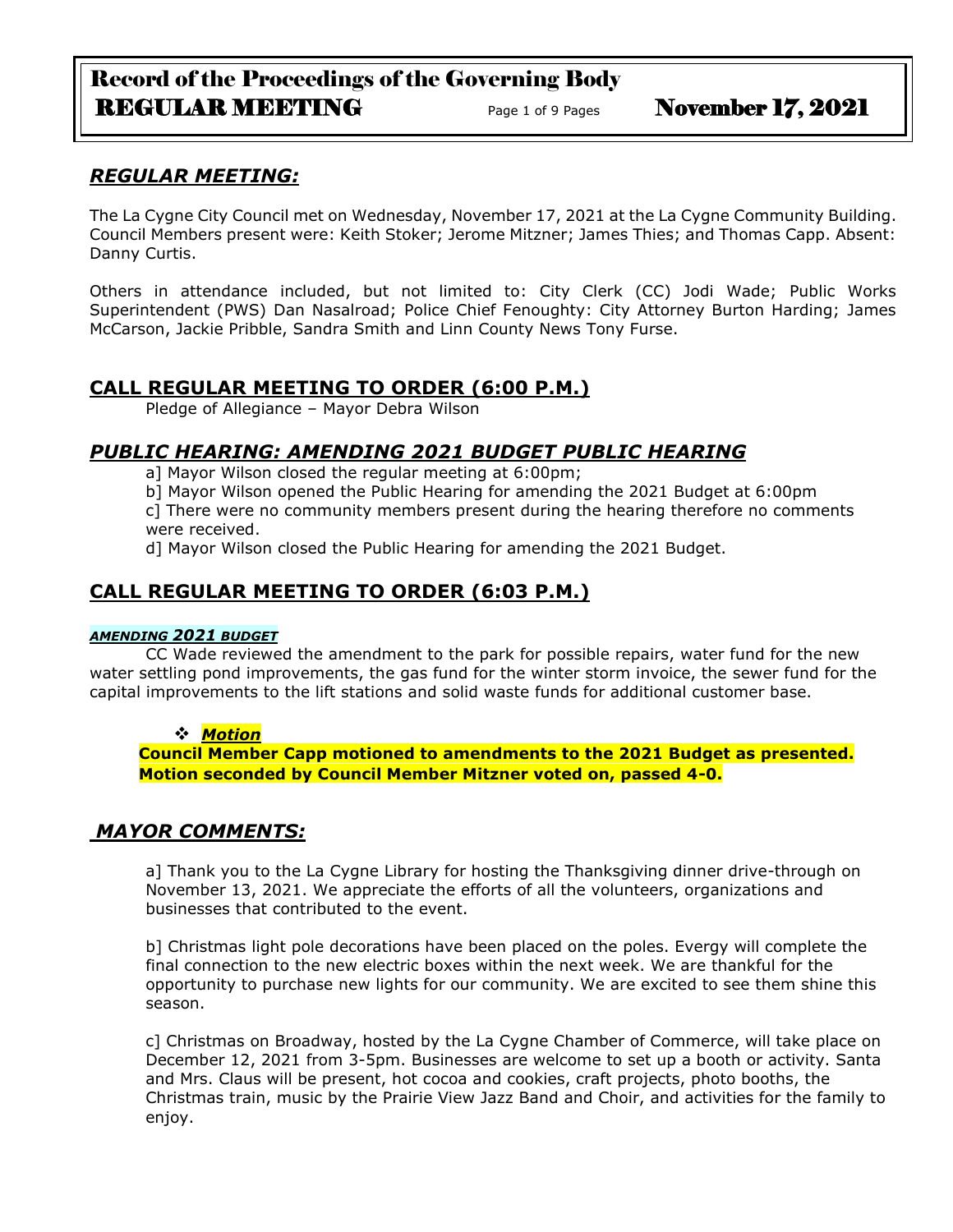# *CONSENT AGENDA:*

## ❖ *Motion to approve Consent Agenda:*

#### **Council Member Mitzner motioned to accept the Consent Agenda as presented.**

Minutes of November 3, 2021 City Council Meeting; October 2021 Budget Report; October 2021 Treasurers Report; Check Register: November 4 – November 17, 2021.

**Motion seconded by Council Member Capp, voted on, passed 4-0.** 

## *DISCUSSION FROM THE FLOOR:*

James McCarson addressed the matter of demolishing the duplex located at 109 N. 2<sup>nd</sup> Street in which a portion of the house is located on the City's right-of-way (alley). James asked the governing body to consider allowing the property owner to demolish the portion of the house which is on the right-of-way and leaving only a single (studio) unit available for housing.

Jackie Pribble, property owner of 109 N. 2<sup>nd</sup> Street, expressed to the Council her concern for evicting two people from the duplex out on the street. Jackie has been paying property taxes for over 40 years for the duplex. The building is well maintained and Jackie indicated she has invested \$2,000 recently on the plumbing for the units.

Sandra Smith, tenant residing at 109 N.  $2<sup>nd</sup>$  Street, described her family which is currently living in the unit #1 and unit #2. She has a child living with her in her unit and the child's terminally ill father lives in unit #2. Sandra is concerned about how to move and the health risk of moving the gentleman in unit #2. She is not sure he would survive the move.

Mayor Wilson, on behalf of the governing body expressed empathy for the situation and indicated how difficult and challenging it is for everyone to evaluate and process. She ensured the patrons the governing body has been meticulous in researching the situation. Mayor Wilson thanked the patrons for attending the meeting and voicing options and concerns regarding the situation of the portion of the property located at 109 N. 2<sup>nd</sup> Street which is located in the City's right-of-way (alley). Mayor Wilson indicated the city had been informed that Jackie Pribble had reached out to the city attorney and therefore the governing body would follow the lead and advice of City Attorney Burton Harding in regards to responding to their questions and/or concerns.

# *SPECIAL PROJECTS:*

## *WATER PLANT SETTLING POND PROJECT (MIDWEST ENGINEER GROUP/STARBUCK TRUCKING, LLC)*

Starbuck Trucking, LLC has been working on clearing the project area.

#### *SEWER REHABILITATION PROJECT (BG CONSULTANTS)*

PWS Nasalroad met with Paul Owings, BG Consultants, to review the current conditions of the sewer lift stations for considerations for alternates on the sewer project.

Survey flags have been placed on the City's right-of-way (alley/utility easement) between N. Railroad Street and 2<sup>nd</sup> Street. Certified letters have been mailed to property owners.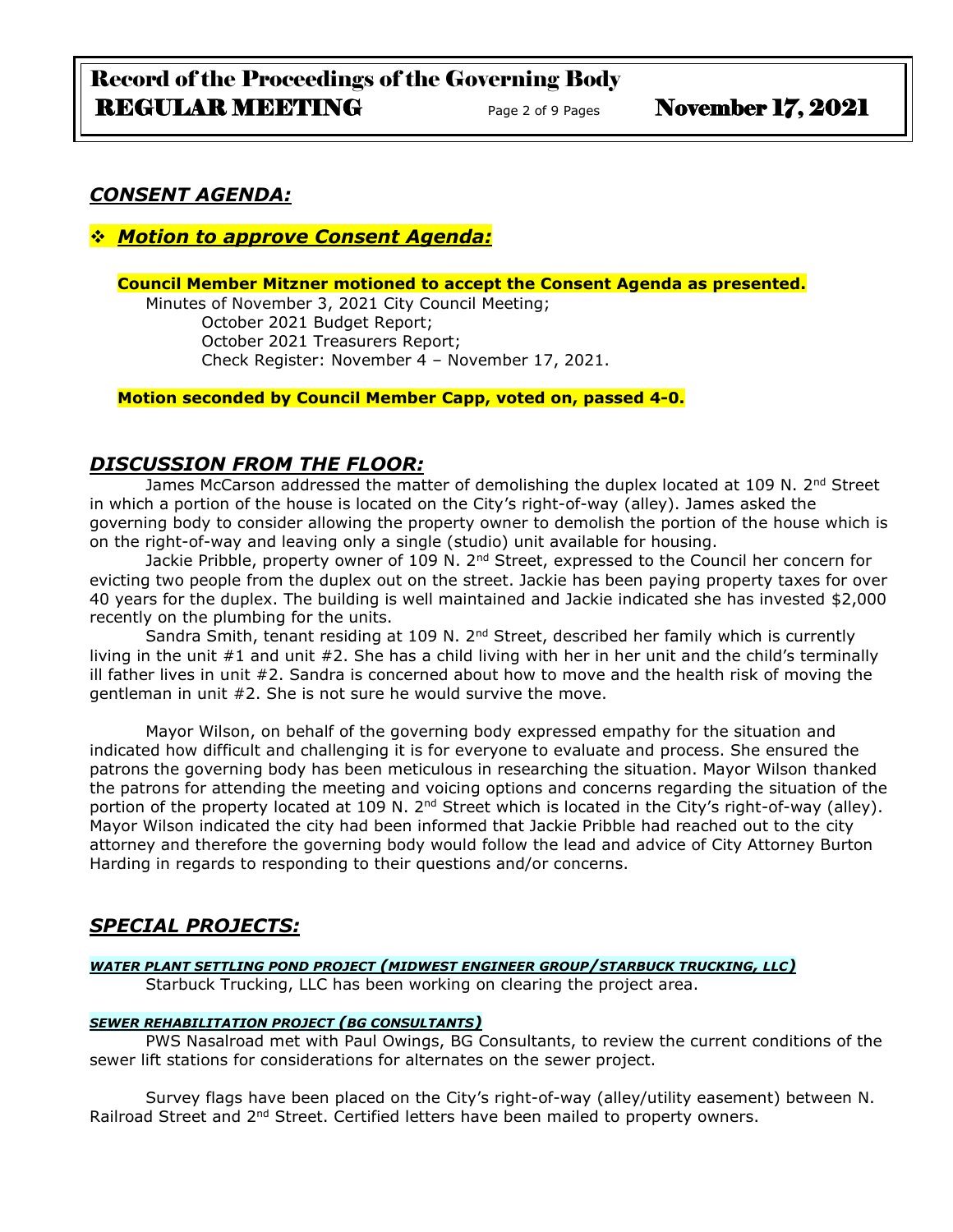# *STREET PROJECT – KDOT CCLIP PROJECT AT KS HWY 152 AND INDUSTRIAL ROAD (BG CONSULTANTS)*

Project scheduled for March 2022.

#### *NEW FIRE STATION/PUBLIC SAFETY BUILDING*

Submission for the First Option Bank Trustee Foundation grant is March 1, 2022 and the Public Building Commission is reviewing financial options.

#### *AMERICAN RESCUE PLAN FUNDS (ARPA)*

CC Wade reviewed information from the Kansas Office of Recovery regarding upgrades to the Community Building in order to make it a safe facility to utilize for situations the city faced during the recent pandemic. Upgrades would allow the building to be used safely as the command headquarters during emergency events, warming/cooling center during weather emergencies, vaccination center and/or medical/health necessities.

#### *HEAL GRANT PROGRAM*

CC Wade reviewed the application for the Heal Grant Program to improve historic or architectural significant buildings located in the downtown of the city. The grant is a 1:1 matching grant, \$20/square ft. with a maximum match of \$75,000. Applications are due by 5:00pm December 20, 2021. Is the Council interested in pursuing this grant for improvements on the Community Building?

## *REPORTS OF CITY OFFICERS:*

#### **CITY ATTORNEY –BURTON HARDING**:

The determination of descent is completed and the quit claim deed will be available tomorrow. City Attorney Harding requested 10 minutes for executive session for consultation with an attorney.

## *EXECUTIVE SESSION:*

#### ❖ *Motion*

**Council Member Mitzner motioned to go in to executive session for 10-minutes for consultation with an attorney for the city which would be deemed privileged in an attorney-client and will return to the Council table at 6:35 p.m. Motion seconded by Council Member Capp voted on, passed 4-0. 6:25 p.m.** 

Others in attendance included, but not limited to: City Attorney Harding and CC Wade.

# *OPEN SESSION RESUMED AT 6:35 p.m.:*

## *EXECUTIVE SESSION:*

#### ❖ *Motion*

**Council Member Mitzner motioned to go in to executive session for 10-minutes for consultation with an attorney for the city which would be deemed privileged in an attorney-client relationship and will return to the Council table at 6:45 p.m. Motion seconded by Council Member Stoker voted on, passed 4-0. 6:35 p.m.** 

Others in attendance included, but not limited to: City Attorney Harding and CC Wade.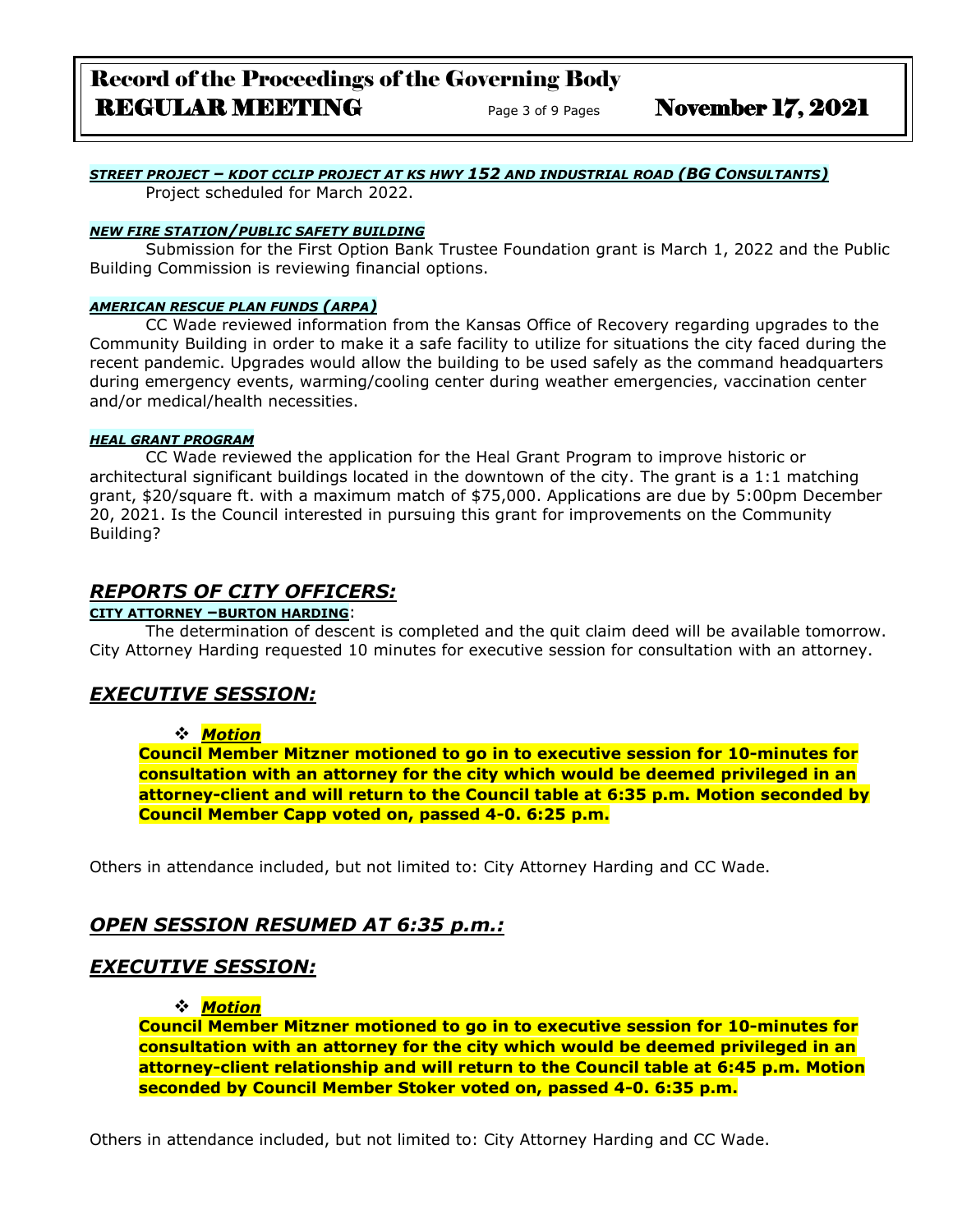## *REPORTS OF CITY OFFICERS CONTINUED:*

## *OPEN SESSION RESUMED AT 6:45 p.m.:*

## *EXECUTIVE SESSION:*

#### ❖ *Motion*

**Council Member Mitzner motioned to go in to executive session for 10-minutes for consultation with an attorney for the city which would be deemed privileged in an attorney-client relationship and will return to the Council table at 6:55 p.m. Motion seconded by Council Member Thies voted on, passed 4-0. 6:45 p.m.** 

Others in attendance included, but not limited to: City Attorney Harding and CC Wade.

#### **CHIEF OF POLICE – TINA FENOUGHTY 19 Traffic Stops Conducted**

#### **Citations issued since last meeting**

| Speed School Zone        | Tag Expired |  |
|--------------------------|-------------|--|
| Fail to Yield            | No Tag      |  |
| Insurance                | NO DL       |  |
| <b>RR Crossing</b>       | Speed       |  |
| Vicious Dog/RAL/Tag      | Marijuana   |  |
| Drive Violation of Rest. | Equipment   |  |

#### **Calls for Service / Reports** – 11/1/2021 thru 11/17/2021

| Animal Complaint - 5      | Traffic Complaints - 0            |
|---------------------------|-----------------------------------|
| Assist Outside Agency - 1 | Criminal Threat - 3               |
| Building Check $-0$       | Citizen Assist CFS / contact - 13 |
| Fingerprints $-0$         | Juvenile Incident - 2             |
| Check Welfare $-0$        | $911$ Hang-Up- 0                  |
| Follow $Up - 10$          | Theft $-1$                        |
| Suspicious Activity - 2   | Vehicle Lockout - 0               |
| Disturbance $-3$          | Drug Case-0                       |
| Motorist Assist - 0       | Criminal Damage - 1               |
| Non-Injury Accident $-0$  | Pedestrian Check - 1              |
| Suicidal Subject - 0      | Warrant Attempt - 3               |
| Felony Warrant $-0$       | Misdemeanor Warrant - 1           |

#### **VIN Inspections**- 1 completed

#### **New Business / Information**

Purchase order for equipment will be presented at the next Council meeting.

**Accrued Overtime for Department**: Accrued overtime for last pay period = 2 hours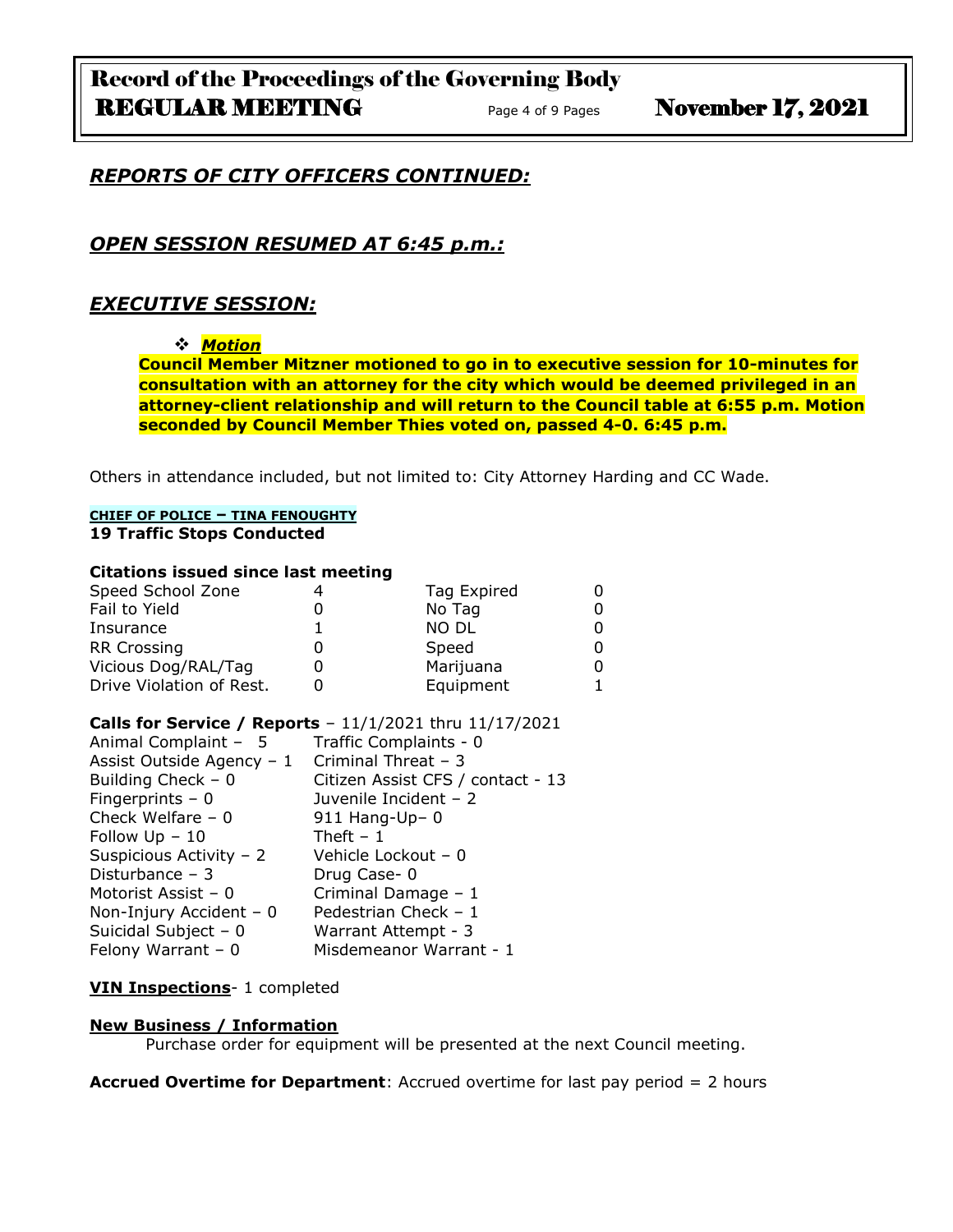# *REPORTS OF CITY OFFICERS CONTINUED:*

## **CODES OFFICER – ALLISON FOX**

Officer Fox asked the Council if they reviewed the houses for consideration for condemnation notice. Officer Fox had recommended 402 S. Broadway. The Council concurred to proceed with the process for condemnation for 402 S. Broadway. Since the quit claim deed is complete and the residence of 602 N. 5<sup>th</sup> Street is now property of the City, Officer Fox asked the Council if she can proceed with request for bids for demolition. The Council advised Officer Fox to proceed with requests for bids.

Council Member Mitzner asked about permits/licensing for golf carts/ATVs/UTVs. Council Member Mitzner stated it is time to regulate what is driving on our streets. The majority of the utility vehicles are not insured which puts them at risk if they injure someone or damage property. Chief Fenoughty indicated she had been working on a possible program and she had just visited with Officer Fox regarding the same topic.

#### **PUBLIC WORKS DEPARTMENT – PUBLIC WORKS SUPERINTENDENT (PWS) DAN NASALROAD**

This report will include tasks outside of our normal day to day duties. Report from 11/03/2021 to 11/16/2021.

### **Committee Discussions**

#### **Water and Gas:**

- Starbuck has completed the condemnation on  $8<sup>th</sup>$  Street;
- Midwest Engineering agreement for water treatment plant;
- Water settling pond construction continues;
- Researching past water plant evaluations.

#### **Street:**

- Culverts on 3<sup>rd</sup> and Chestnut completed;
- Christmas decorations are up, working on storage ideas;
- Salt and sand have been delivered;
- All snow removal equipment has been inspected, repaired and is ready for the season.

#### **Sewer:**

- East lift station generator is still down, parts are coming from Japan;
- Working with BG Consultants on possible lift station upgrades as an add-on project;
- Still waiting on new pump for the east lift station;
- Survey of N 2<sup>nd</sup> Street complete.

#### **Park:**

- Mowing and maintaining park;
- Duane Jeppesen from Quality Pools will be down in the next few weeks to check on pool leak;

#### **Cemetery:**

• Mowing continues.

#### **FIRE DEPARTMENT – FIRE CHIEF DAN NASALROAD**

Worked on getting Jodi information for station grants.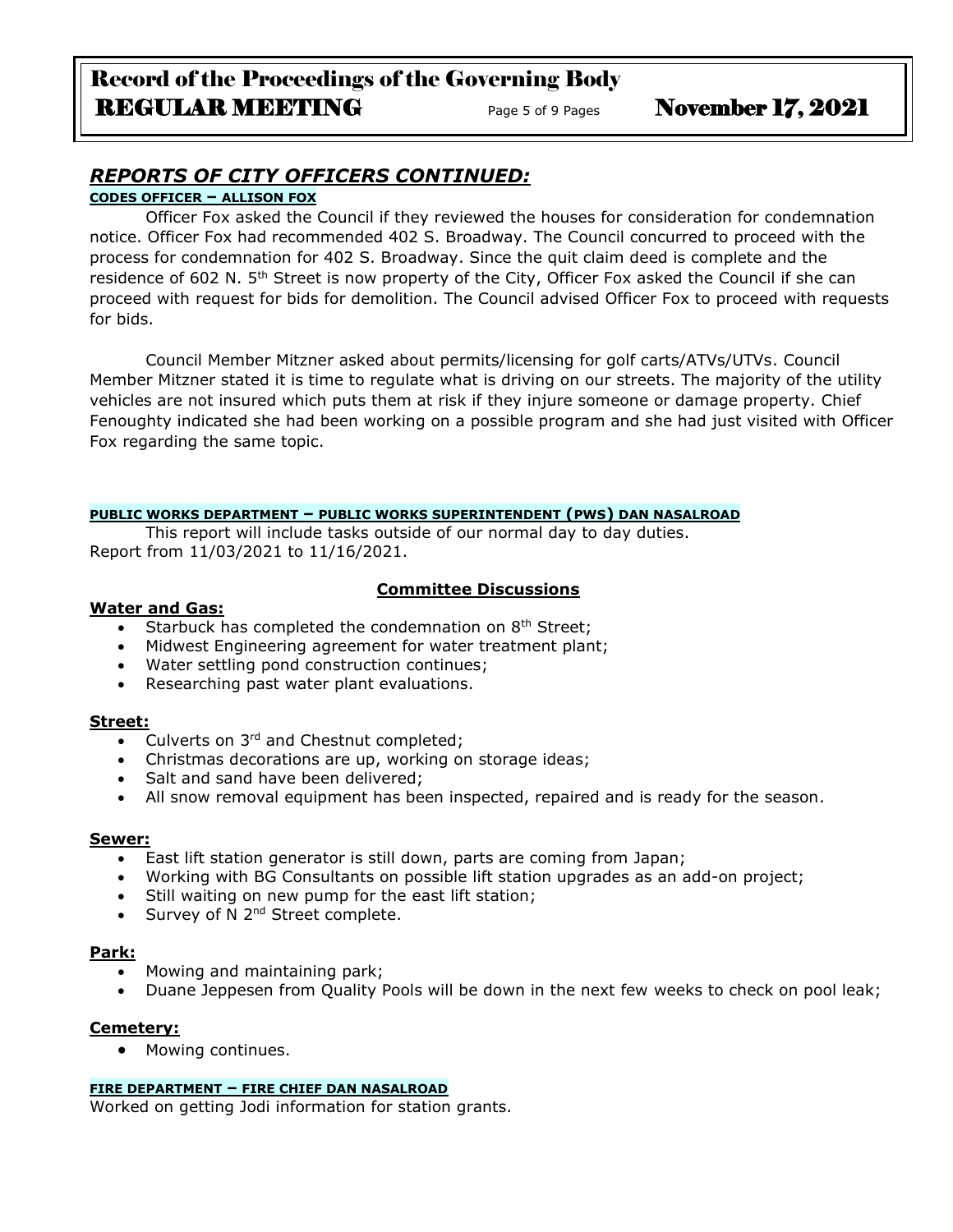# Record of the Proceedings of the Governing Body REGULAR MEETING Page 6 of 9 Pages November 17, 2021

#### **CITY CLERK – JODI WADE**

Report from11/04/2021 – 11/17/2021

- Christmas pole light decorations are up and electric connection is complete.
- Attended the Planning & Zoning kickoff meeting with IBTS.
- Employee evaluations are complete and ready for the Council to review.
- SEARCH Grant application was submitted on November 11, 2021.
- HEAL Grant Program virtual training and application was received on November 8 for review.
- RFQ Stormwater Master Plan was emailed out on November 10, 2021.
- Participated in a virtual demo of the cemetery module for our software.
- Attended the Linn County Officials meeting on November 16, 2021.
- Attended the MRWAD (Marias Des Cygne Water Assurance District) meeting on Nov 16, 2021.
- Reached out to SEKRPC for assistance reviewing prepared narratives for First Option Bank Trustee Grant and potentially the HEAL Grant.
- Contacted Kansas Small Business Development Center for assistance on creating a business plan.
- Completed the cemetery ordinance revision.
- Completed Council packets for distribution in January.
- Completed the paperwork for the trucks sold in the recent surplus sale.
- Completed monthly financials.
- Organizing a City Employee Appreciation Day for December 10<sup>th</sup> from 11am till 1pm for the Mayor, City Council and City employees.

Overtime Hours for City Hall for the last pay period: 9.00

CC Wade discussed mobile home license renewals for 2022. The current licenses were extended while the P&Z Commission and Council reviewed the articles and codes regarding mobile home parks. Discussion was held on the process of licensing. CC Wade asked the Council if she could reach out to the Linn County building inspector or City of Linn Valley building inspector to contract for the inspection of the parks for the upcoming 2022 license renewal. Council Member Mitzner expressed the importance of following our current code and regulation processes for licensing as well as building a relationship with a building inspector to assist with future requests.

#### **CITY TREASURER/COURT CLERK – CONNIE GORE**

- Completed monthly water and gas reports;
- Completed sales tax;
- Figured extra gas charge over base rate;
- Worked on water rates for Jodi;
- Entered citations and answered defendant & attorney questions;
- Reviewed accounts payable and payroll time cards;
- Attended special LNCO commission meeting 11/16;
- Watched a Simple City demo on the cemetery module.

## *COUNCIL COMMITTEE REPORTS:*

## *WATER & GAS -*

SEARCH grant application was submitted to USDA for consideration. Public Hearing notice for December 1, 2021 meeting will run in the November 17 edition of the newspaper.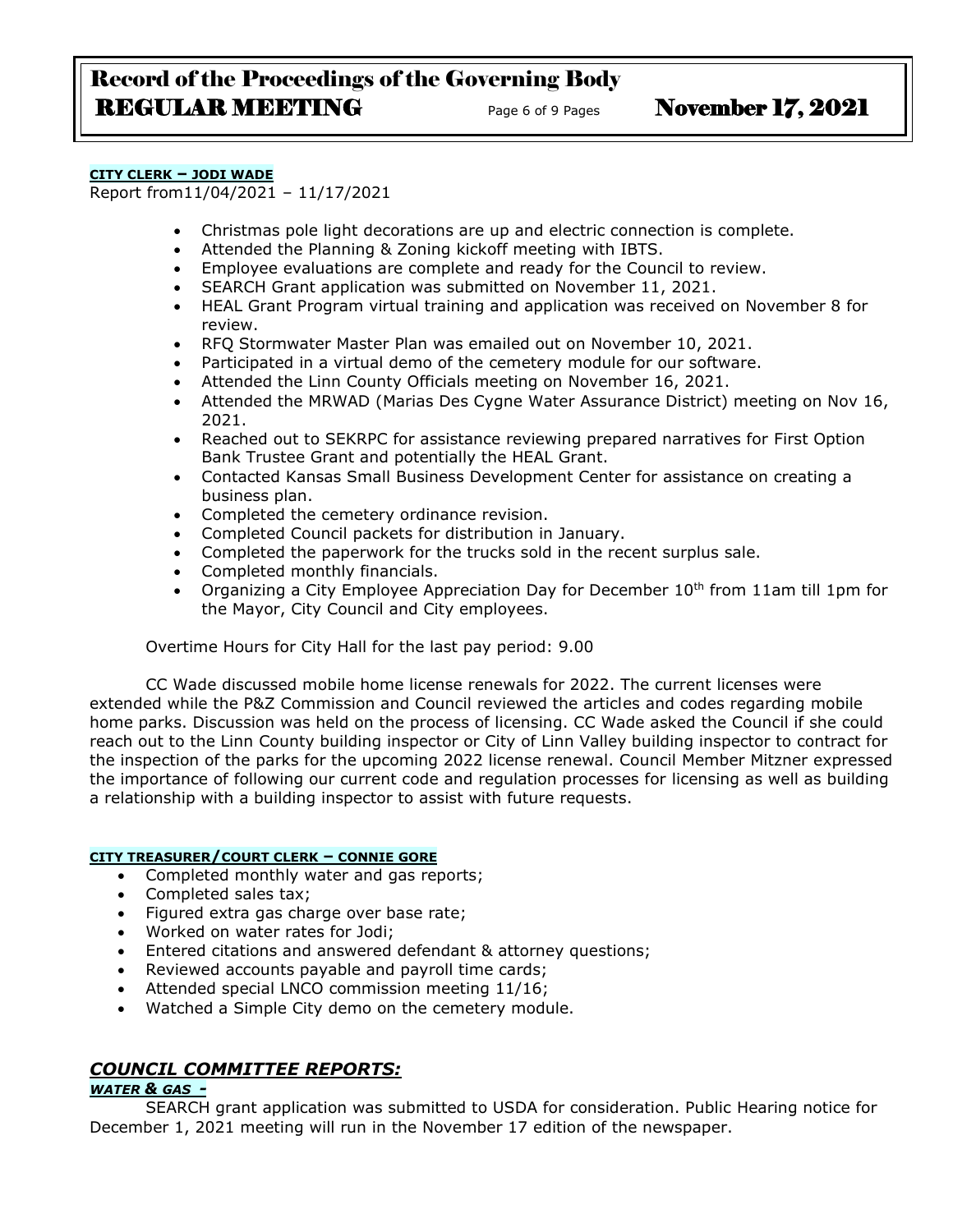# Record of the Proceedings of the Governing Body REGULAR MEETING Page 7 of 9 Pages November 17, 2021

## *COUNCIL COMMITTEE REPORTS CONTINUED:*

*STREET –*

RFQ (Request for Qualification) for Stormwater Master Planning was emailed to the following companies on November 10, 2021:

- Bartlett & West
- Schwab Eaton
- Lamp Rynearson
- Professional Engineer Services (PEC)
- McAfee Henderson Solutions
- BG Consultants

*SEWER-*None *PARK-* None *CEMETERY –* None *PUBLIC SAFETY –* None *COMMUNITY BUILDING-* None *EMPLOYEE RELATIONS & TRAINING-* None

## *SPECIAL COMMITTEE REPORTS:*

*LA CYGNE COMMUNITY PARK BOARD -NONE PLANNING & ZONING COMMISSION (PZC) -NONE CHAMBER OF COMMERCE – NONE EMERGENCY MANAGEMENT - NONE*

# *UNFINISHED BUSINESS:*

Public Works Laborer 1, Public Works Laborer 2 and Public Works Operator job descriptions were reviewed at the last Council meeting and CC Wade presented the descriptions with the requested revisions. No further discussion was held. Council Member Capp asked PWS Nasalroad if he needed any more time to review the descriptions in which PWS Nasalroad indicated none was needed.

## ❖ *Motion*

**Council Member Capp motioned to accept the Public Works Laborer 1, Public Works Laborer 2, and Public Works Operator job descriptions as presented. Motion seconded by Council Member Mitzner voted on, passed 4-0.**

## *NEW BUSINESS:*

**ORDINANCE NO. \_\_REPEALING CHAPTER XI, PUBLIC PROPERTY, ARTICLE 1. CEMETERY, SECTION 11-110, OF THE CODES OF THE CITY OF LA CYGNE, KANSAS RELATING TO PERMANENT MAINTENANCE FUND, OAK LAWN CEMETERY.**

No further discussion was held regarding the ordinance.

## ❖ *Motion*

**Council Member Mitzner motioned to approve Ordinance No. 1495 repealing Chapter XI, Public Property, Article 1. Cemetery, Section 11-110 of the Codes of the City of La Cygne, Kansas. Motion seconded by Council Member Capp voted on, passed 4-0.**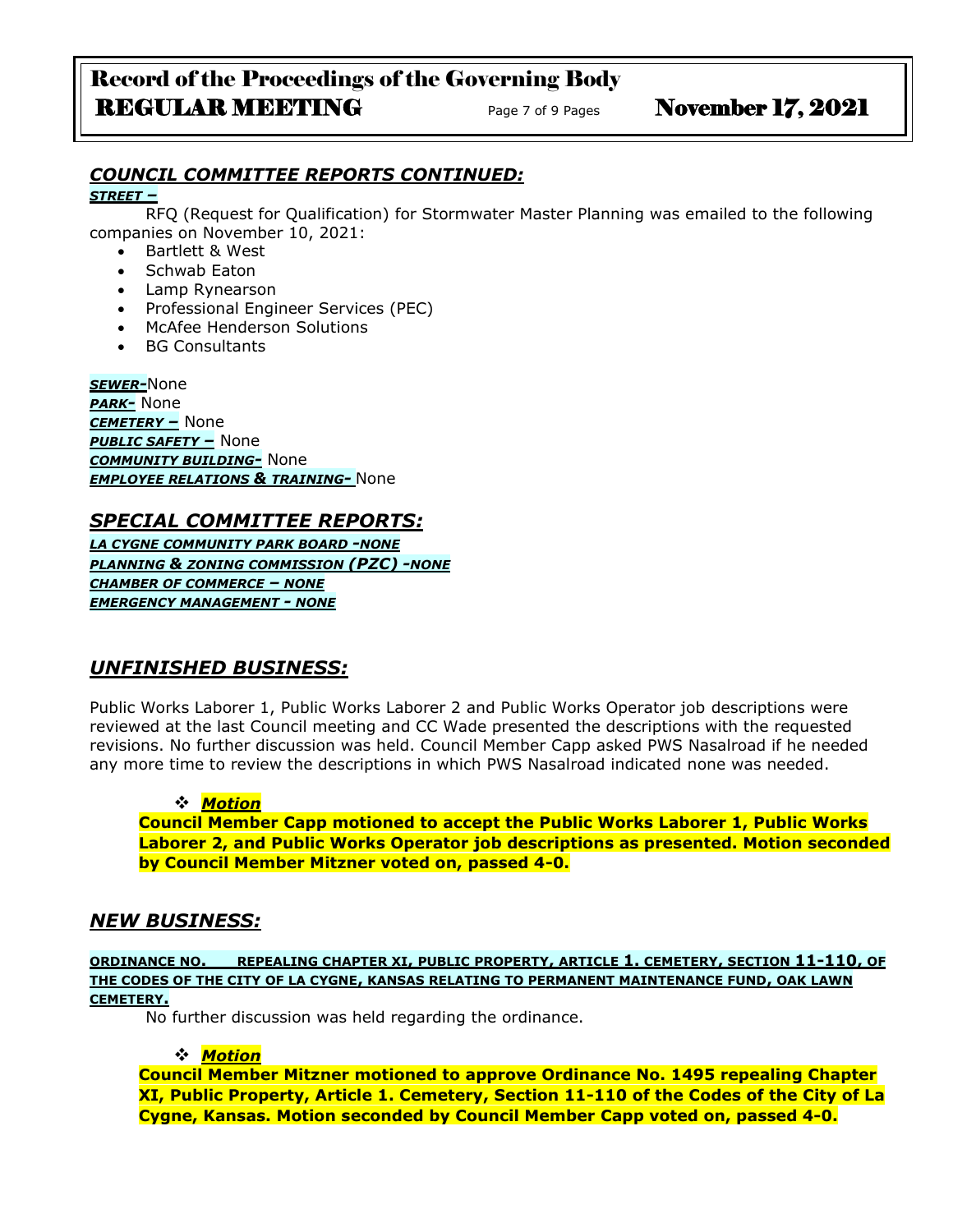## *NEW BUSINESS CONTINUED:*

#### **ORDINANCE NO. REPLACING CHAPTER XI. PUBLIC PROPERTY, ARTICLE 1. CEMETERY OF THE CODES OF THE CITY OF LA CYGNE KS.**

No further discussion was held regarding the ordinance.

#### ❖ *Motion*

**Council Member Capp motioned to approve Ordinance No. 1496 replacing Chapter XI, Public Property, Article 1. Cemetery of the Codes of the City of La Cygne, Kansas. Motion seconded by Council Member Mitzner voted on, passed 4-0.**

#### **CITY WIDE CLEAN-UP. WASTE MANAGEMENT REACHED OUT TO REVIEW DATES FOR THE CITY-WIDE CLEAN-UP. IS LA CYGNE INTERESTED IN DOING THIS IN 2022? DATE WOULD BE MAY 14, 2022 (SATURDAY AFTER GARAGE SALE WEEKEND).**

Discussion was held on the tonnage which has been collected over the past five years. CC Wade reached out to ask Linn County about possible options utilizing the county roll-offs and Prescott landfill. The Council concurred with the date of May 14, 2022 as a possible city-wide clean-up date.

**KMGA PROJECT GAS SUPPLY REQUIREMENTS FOR THE CITY OF LA CYGNE FOR MAY 1, 2022 THROUGH APRIL 20,2023.**

#### ❖ *Motion*

**Council Member Capp motioned to approve signing the KMGA Project gas supply requirements for the City of La Cygne for the period of May 1, 2022 through April 20,2023. Motion seconded by Council Member Mitzner voted on, passed 4-0.**

#### *EXECUTIVE SESSION:*

#### *OTHER BUSINESS:*

### **NOTES AND COMMUNICATIONS TO COUNCIL:**

Mayor Wilson and Council Member Mitzner inquired about reaching out to David Brenneman, Council-elect in preparation for taking the oath in January 2022 for his seat on the council. Council Member Capp and Mitzner stressed the importance getting David informed on all of the current and upcoming projects.

#### **GOVERNING BODY REMARKS:**

None

## **ADJOURNMENT:**

#### ❖ *Motion*

**Council Member Capp moved to adjourn the meeting. Motion seconded by Council Member Stoker, voted on, passed 4-0. Time 8:45 p.m.**